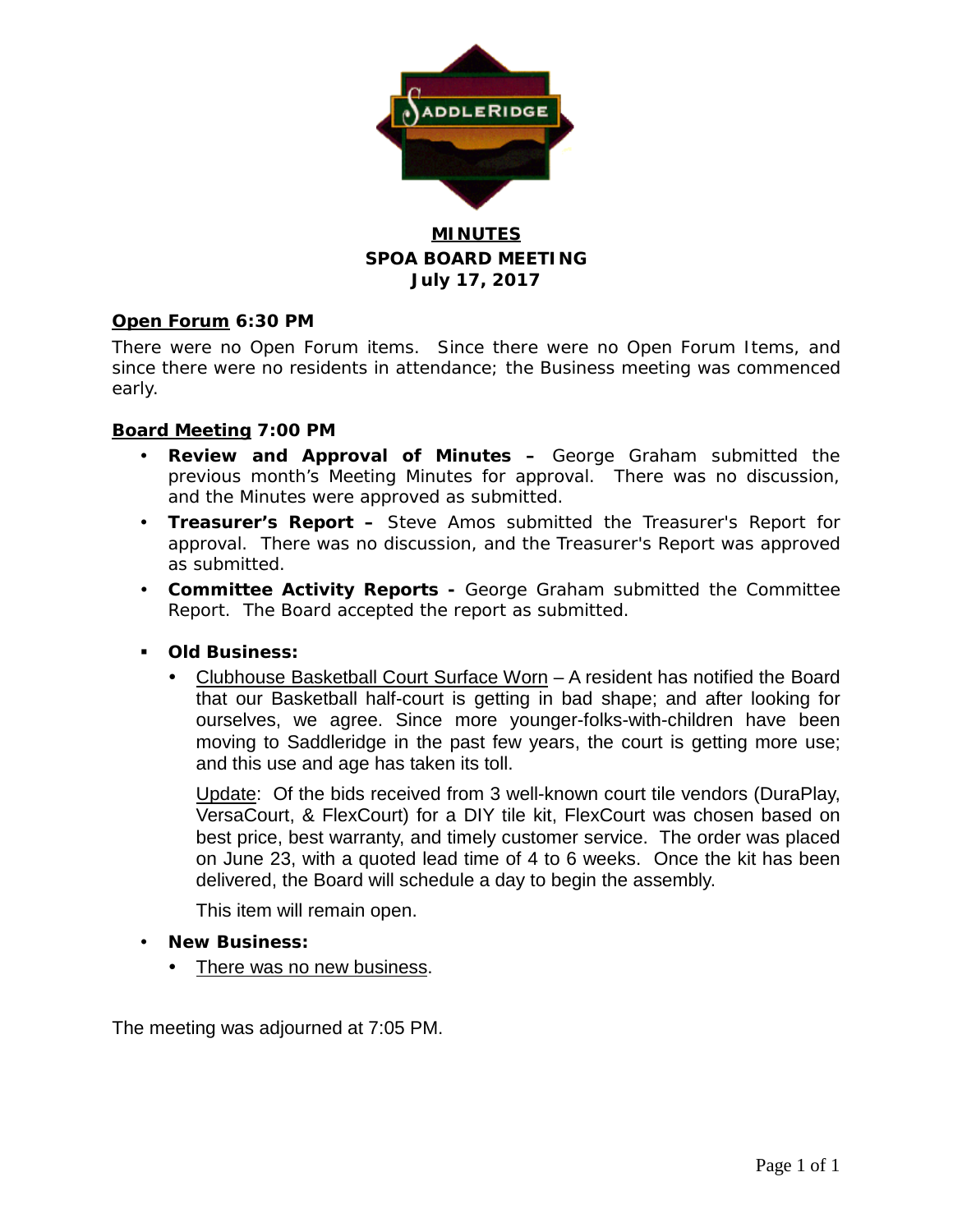07/04/17 **Cash Basis** 

## **SPOA Balance Sheet** As of June 30, 2017

|                                             | Jun 30, 17  | Jun 30, 16  | \$ Change   |
|---------------------------------------------|-------------|-------------|-------------|
| <b>ASSETS</b>                               |             |             |             |
| <b>Current Assets</b>                       |             |             |             |
| <b>Checking/Savings</b><br>Ozona CD #305501 | 25,364.24   | 25,317.86   | 46.38       |
| Ozona CD #305552                            | 25.343.47   | 25.297.12   | 46.35       |
| <b>Ozona Checking</b>                       | 12,478.53   | 14,632.83   | $-2.154.30$ |
| <b>Ozona Money Market</b>                   | 41,567.38   | 41.529.24   | 38.14       |
| <b>Total Checking/Savings</b>               | 104.753.62  | 106,777.05  | $-2,023.43$ |
| <b>Accounts Receivable</b>                  |             |             |             |
| <b>Accounts Receivable</b>                  | $-196.00$   | $-200.00$   | 4.00        |
| <b>Total Accounts Receivable</b>            | $-196.00$   | $-200.00$   | 4.00        |
| <b>Total Current Assets</b>                 | 104.557.62  | 106,577.05  | $-2.019.43$ |
| <b>Other Assets</b>                         |             |             |             |
| <b>Saddleridge Property</b>                 | 80,500.00   | 80,500.00   | 0.00        |
| <b>Total Other Assets</b>                   | 80,500.00   | 80.500.00   | 0.00        |
| <b>TOTAL ASSETS</b>                         | 185,057.62  | 187,077.05  | $-2,019.43$ |
| <b>LIABILITIES &amp; EQUITY</b><br>Equity   |             |             |             |
| <b>Opening Balance Equity</b>               | 110.823.40  | 110.823.40  | 0.00        |
| <b>Retained Earnings</b>                    | 80,326.54   | 79.463.24   | 863.30      |
| Net Income                                  | $-6.092.32$ | $-3,209.59$ | $-2,882.73$ |
| <b>Total Equity</b>                         | 185,057.62  | 187,077.05  | $-2.019.43$ |
| <b>TOTAL LIABILITIES &amp; EQUITY</b>       | 185,057.62  | 187.077.05  | $-2,019.43$ |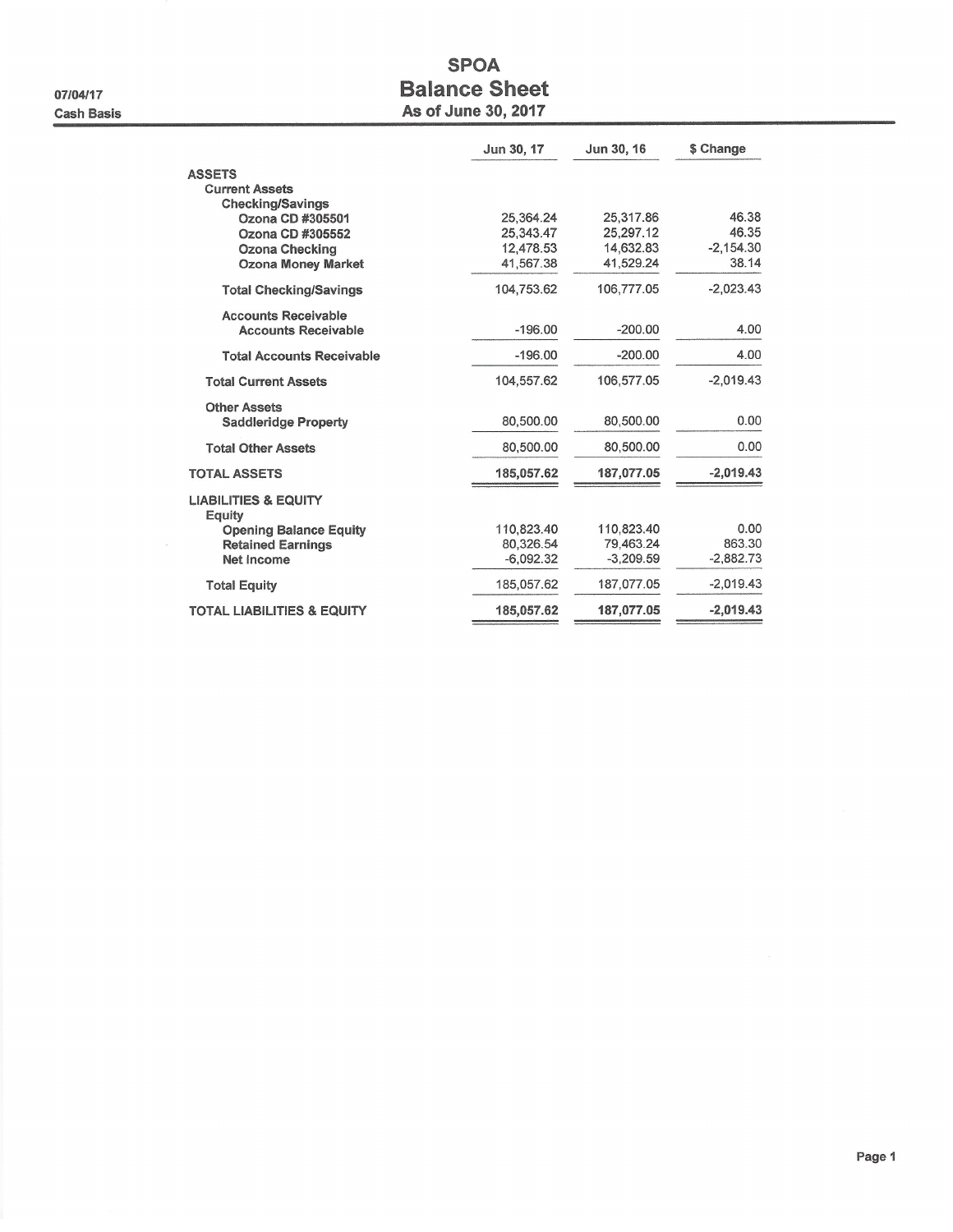# **Saddleridge Property Owners Association** Profit & Loss Budget vs. Actual<br>January through June 2017

|                                                  | Jan - Jun 17 | <b>Budget</b> |
|--------------------------------------------------|--------------|---------------|
| <b>Ordinary Income/Expense</b>                   |              |               |
| Income                                           |              |               |
| <b>Clubhouse Usage Fee</b>                       | 375.00       | 250.00        |
| <b>HOA Dues Collected</b>                        | 6,904.00     | 289.44        |
| <b>Interest Assessed Fees</b>                    | 11.52        | 68.03         |
| Interest Income                                  | 64.42        | 75.18         |
| <b>Resale Cert. Fee</b>                          | 550.00       | 250.00        |
| <b>Transfer Fees</b>                             | 450.00       | 350.00        |
|                                                  |              |               |
| <b>Total Income</b>                              | 8,354.94     | 1,282.65      |
| <b>Expense</b>                                   |              |               |
| Accounting                                       |              |               |
| <b>Accounting-Bookkeeper</b>                     | 1,050.00     | 1,050.00      |
| <b>Total Accounting</b>                          | 1,050.00     | 1,050.00      |
| <b>Annual Septic Contract</b>                    | 245.00       | 245.00        |
| <b>Bank Charges</b>                              |              |               |
| <b>Safe Deposit Box</b>                          | 40.00        | 40.00         |
| <b>Total Bank Charges</b>                        | 40.00        | 40.00         |
| <b>Clubhouse Expenses</b>                        |              |               |
| Cleaning                                         | 200.00       | 300.00        |
| <b>Furnishings</b>                               | 196.06       |               |
| Insurance                                        | 0.00         | 0.00          |
| <b>Maintenance Labor</b>                         | 3,856.98     |               |
| <b>Misc</b>                                      | 0.00         | 86.58         |
| <b>Pest Control</b>                              | 205.68       | 205.68        |
| <b>Plumbing Repairs</b>                          | 45.21        |               |
| <b>Repairs</b>                                   | 0.00         | 500.00        |
| Trash                                            | 205.75       | 160.40        |
| <b>Total Clubhouse Expenses</b>                  | 4,709.68     | 1,252.66      |
| <b>Dues Refund</b>                               | 0.00         | 96.00         |
| <b>Food for Saddleridge Meetings</b>             |              |               |
| <b>Food for Annual BBQ</b>                       | 800.84       | 425.76        |
| Food for Saddleridge Meetings - Other            | 0.00         | 0.00          |
| <b>Total Food for Saddleridge Meetings</b>       | 800.84       | 425.76        |
|                                                  | 727.00       | 727.00        |
| <b>Insurance-HOA Liability</b><br>Insurance, D&O | 3.057.00     | 2,445.00      |
| <b>Lawn Maintenance</b>                          | 967.14       | 920.15        |
| <b>Legal-Attorney Fees</b>                       | 0.00         | 0.00          |
| <b>Mailings</b>                                  | 0.00         | 49.00         |
| <b>Miscellaneous</b>                             |              |               |
| <b>Office Supplies</b>                           | 15.00        |               |
| <b>Website Domain</b>                            | 0.00         | 0.00          |
| <b>Website Hosting Fee</b>                       | 0.00         | 0.00          |
|                                                  |              |               |
| <b>Total Miscellaneous</b>                       | 15.00        | 0.00          |
| <b>PEC Electricity</b>                           | 802.38       | 1,001.31      |
| <b>Reconciliation Discrepancies</b>              | 0.00         | $-0.10$       |
| <b>Taxes</b>                                     | 2,033.22     | 1,928.74      |
| <b>Total Expense</b>                             | 14,447.26    | 10,180.52     |
| <b>Net Ordinary Income</b>                       | -6,092.32    | $-8,897.87$   |
| Net Income                                       | $-6,092.32$  | $-8,897.87$   |